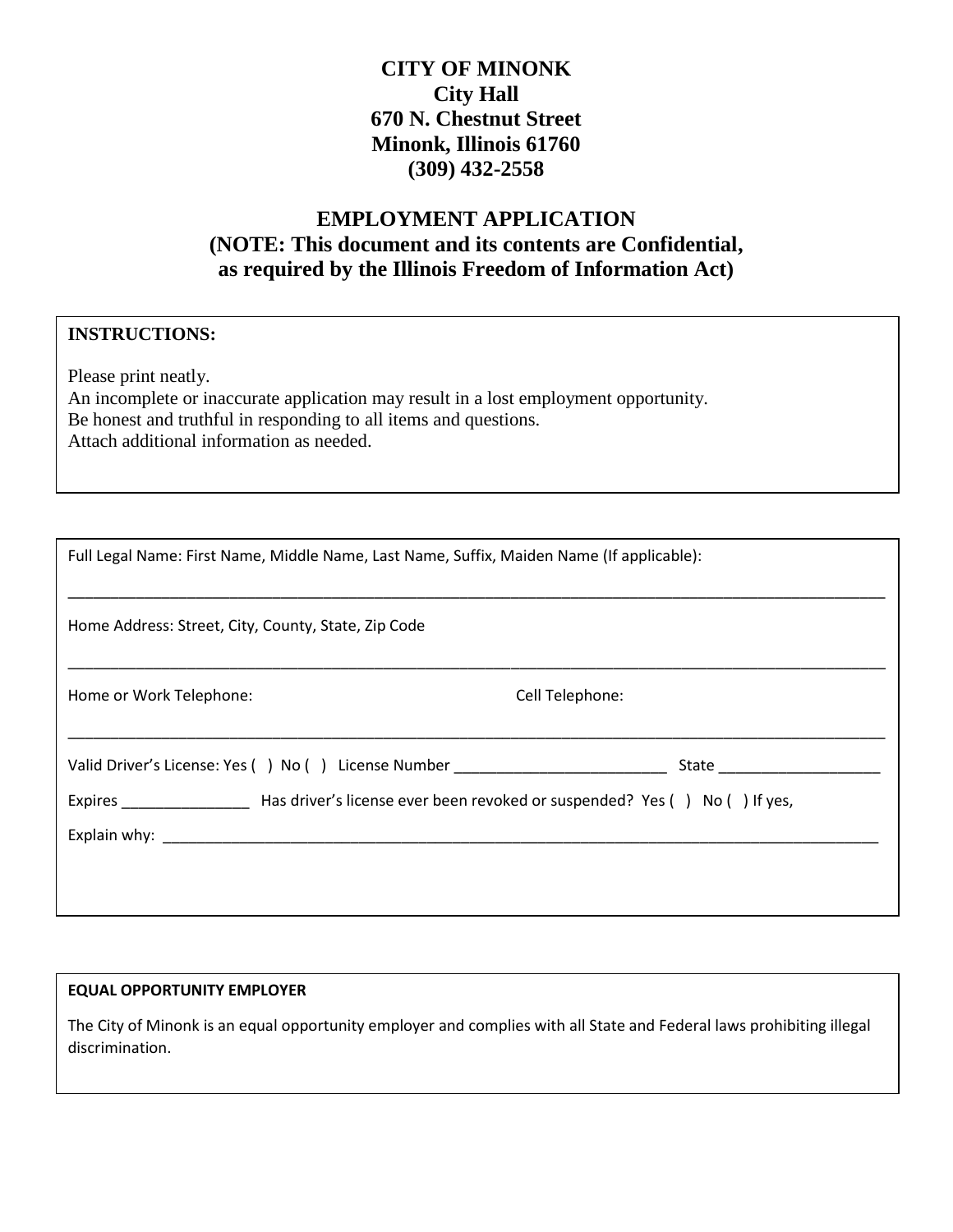#### **EMPLOYMENT HISTORY**

**List you last four (4) employers or go back at least ten (10) years of employment history, whichever is greater. Start with your current or most recent employer. Attach a copy of you DD-214 if you have been in the military. Attach extra sheets if necessary.** 

| Have you ever been discharged or terminated from employment? Yes () No ()<br>If yes, explain: |                                                                       |  |  |
|-----------------------------------------------------------------------------------------------|-----------------------------------------------------------------------|--|--|
|                                                                                               | Current/Most recent employer name, mailing address, telephone number: |  |  |
|                                                                                               |                                                                       |  |  |
|                                                                                               |                                                                       |  |  |
| Employer name, mailing address, telephone number:                                             |                                                                       |  |  |
|                                                                                               |                                                                       |  |  |
|                                                                                               |                                                                       |  |  |
| Employer name, mailing address, telephone number:                                             |                                                                       |  |  |
|                                                                                               |                                                                       |  |  |
| Reason for leaving:                                                                           |                                                                       |  |  |
| Employer name, mailing address, telephone number:                                             |                                                                       |  |  |
|                                                                                               |                                                                       |  |  |
|                                                                                               |                                                                       |  |  |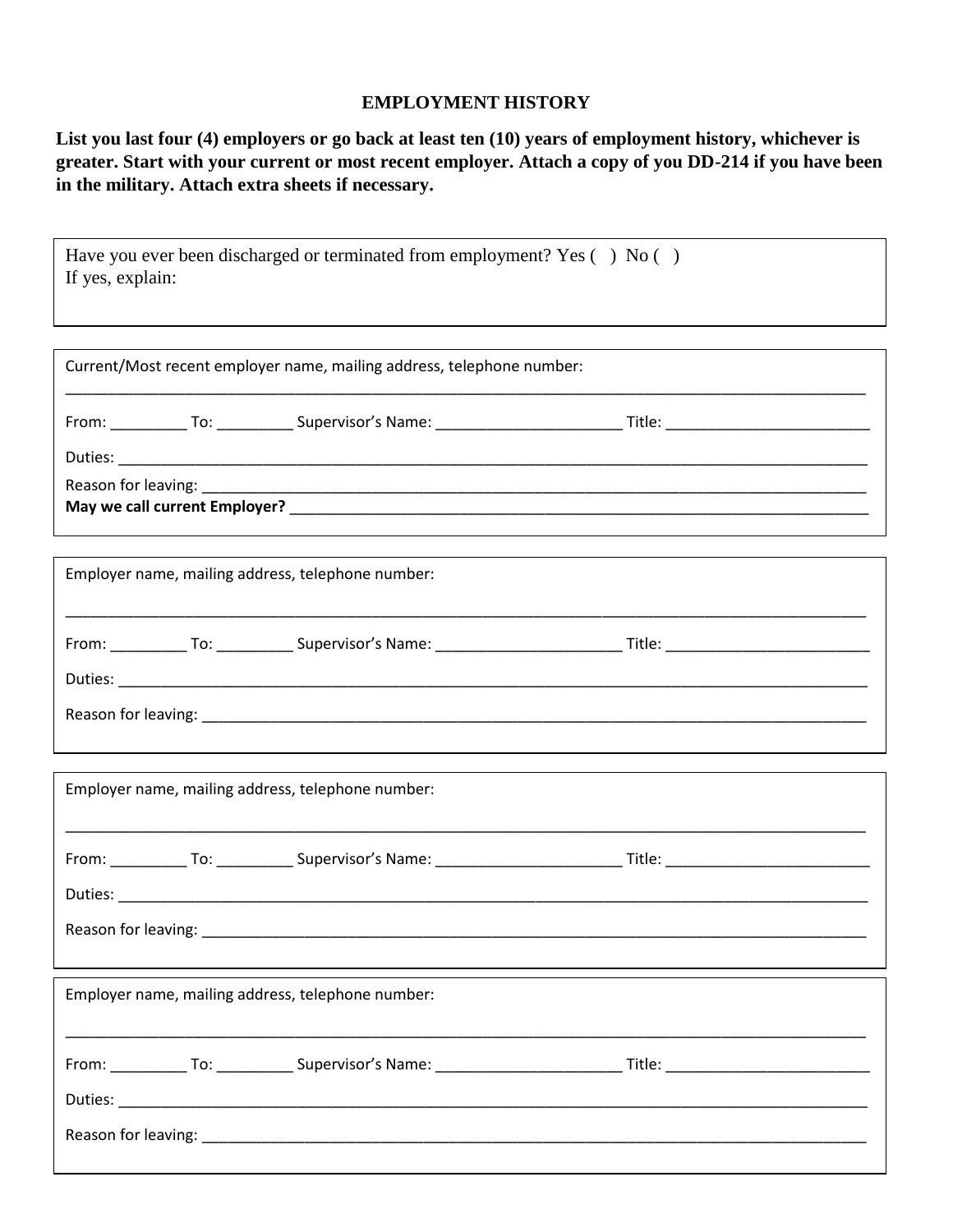## **EDUCATION AND TRAINING**

| Circle the highest grade completed:                                    |                                               |                                                 |          |                                                   |
|------------------------------------------------------------------------|-----------------------------------------------|-------------------------------------------------|----------|---------------------------------------------------|
|                                                                        | Grade School High School                      | College                                         | Graduate | Post Graduate                                     |
| 1 2 3 4 5 6 7 8                                                        |                                               | 9 10 11 12 13 14 15 16 B.S. B.A M.A. M.S. Ph.D. |          |                                                   |
| Are you a High School Graduate? Yes () No ()                           |                                               |                                                 |          |                                                   |
| If not, did you obtain a G.E.D.? Yes $( \ )$ No $( \ )$                |                                               |                                                 |          |                                                   |
| Name and Admissions telephone # of College/Technical Schools attended: |                                               |                                                 |          |                                                   |
|                                                                        | Major Degree/Certificate earned? Yes () No () |                                                 |          |                                                   |
|                                                                        |                                               |                                                 |          | Degree/Certificate earned? Yes $( \ )$ No $( \ )$ |
|                                                                        | Major                                         |                                                 |          | Degree/Certificate earned? Yes $( \ )$ No $( \ )$ |

## **ADDITIONAL RELEVANT INFORMATION**

Describe other skills or qualifications you feel are job-related assets:

## **LEGAL QUESTIONS**

\_\_\_\_\_\_\_\_\_\_\_\_\_\_\_\_\_\_\_\_\_\_\_\_\_\_\_\_\_\_\_\_\_\_\_\_\_\_\_\_\_\_\_\_\_\_\_\_\_\_\_\_\_\_\_\_\_\_\_\_\_\_\_\_\_\_\_\_\_\_\_\_\_\_\_\_\_\_\_\_\_\_\_\_\_\_\_\_\_\_

\_\_\_\_\_\_\_\_\_\_\_\_\_\_\_\_\_\_\_\_\_\_\_\_\_\_\_\_\_\_\_\_\_\_\_\_\_\_\_\_\_\_\_\_\_\_\_\_\_\_\_\_\_\_\_\_\_\_\_\_\_\_\_\_\_\_\_\_\_\_\_\_\_\_\_\_\_\_\_\_\_\_\_\_\_\_\_\_\_\_

Have you ever been convicted of any of the following legal offenses as an adult:

| Either a misdemeanor or felony?                                                    | Yes( ) No( )       |
|------------------------------------------------------------------------------------|--------------------|
| Have you ever been placed under court supervision?                                 | Yes( ) No( )       |
| Reckless driving?                                                                  | Yes( ) No( )       |
| Driving under the influence of alcohol or drugs?                                   | Yes $( )$ No $( )$ |
| Illegally used controlled substances as defined under Illinois law?                | Yes( ) No( )       |
| Have you been convicted of cannabis possession of more than 30 grams? Yes () No () |                    |
|                                                                                    |                    |

Explain any "yes" answers:

**NOTE: A criminal record will be considered as it relates to the job in question based on current Federal and State law. Applicants are not obligated to disclose any sealed or expunged records of conviction, adjudication or arrest.**

\_\_\_\_\_\_\_\_\_\_\_\_\_\_\_\_\_\_\_\_\_\_\_\_\_\_\_\_\_\_\_\_\_\_\_\_\_\_\_\_\_\_\_\_\_\_\_\_\_\_\_\_\_\_\_\_\_\_\_\_\_\_\_\_\_\_\_\_\_\_\_\_\_\_\_\_\_\_\_\_\_\_\_\_\_\_\_\_\_\_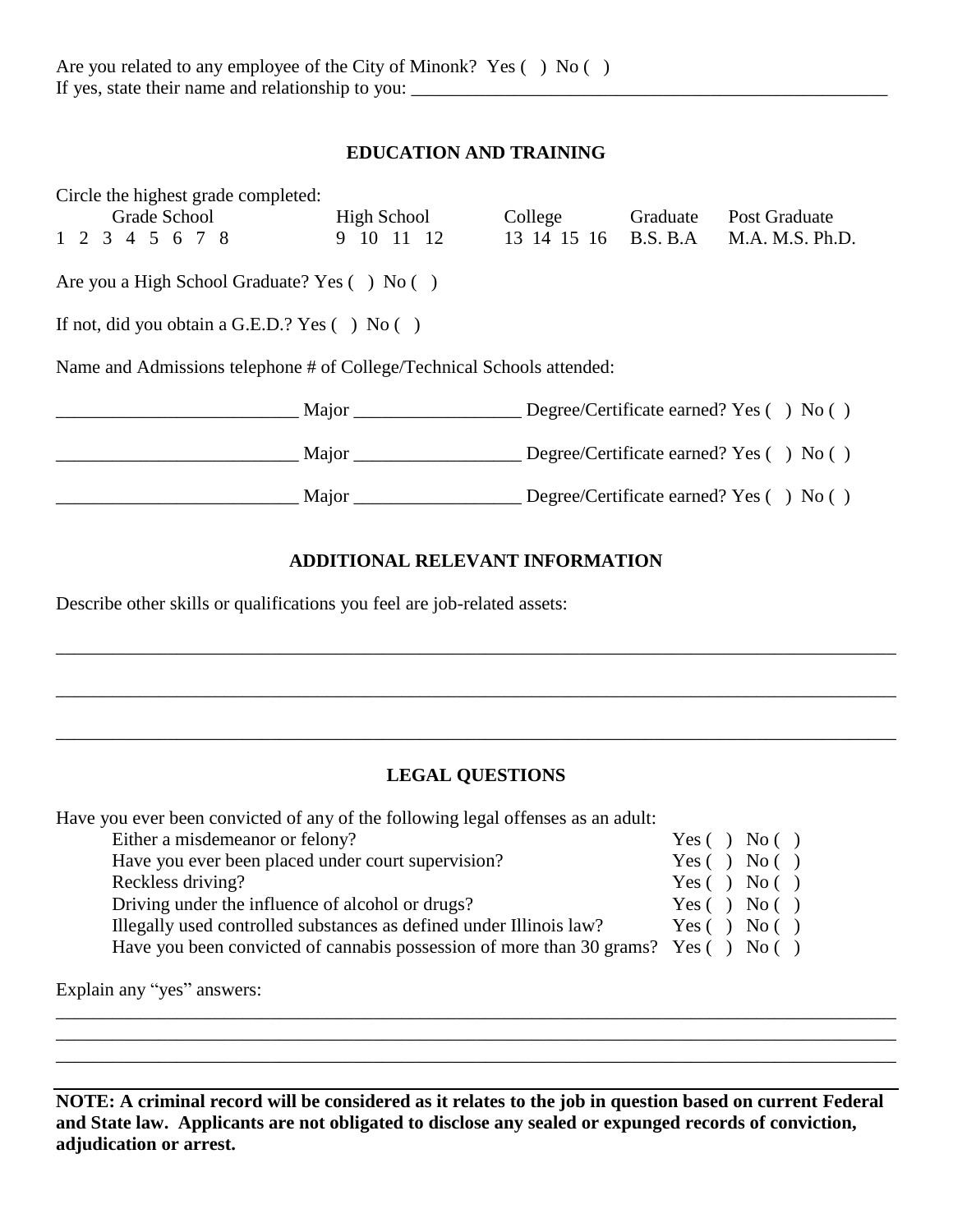# **PROFESSIONAL REFERRENCES (Exclude Relatives and Friends)**

\_\_\_\_\_\_\_\_\_\_\_\_\_\_\_\_\_\_\_\_\_\_\_\_\_\_\_\_\_\_\_\_\_\_\_\_\_\_\_\_\_\_\_\_\_\_\_\_\_\_\_\_\_\_\_\_\_\_\_\_\_\_\_\_\_\_\_\_\_\_\_\_\_\_\_\_\_\_\_\_\_\_\_\_\_\_\_\_\_

\_\_\_\_\_\_\_\_\_\_\_\_\_\_\_\_\_\_\_\_\_\_\_\_\_\_\_\_\_\_\_\_\_\_\_\_\_\_\_\_\_\_\_\_\_\_\_\_\_\_\_\_\_\_\_\_\_\_\_\_\_\_\_\_\_\_\_\_\_\_\_\_\_\_\_\_\_\_\_\_\_\_\_\_\_\_\_\_\_\_

\_\_\_\_\_\_\_\_\_\_\_\_\_\_\_\_\_\_\_\_\_\_\_\_\_\_\_\_\_\_\_\_\_\_\_\_\_\_\_\_\_\_\_\_\_\_\_\_\_\_\_\_\_\_\_\_\_\_\_\_\_\_\_\_\_\_\_\_\_\_\_\_\_\_\_\_\_\_\_\_\_\_\_\_\_\_\_\_\_\_

\_\_\_\_\_\_\_\_\_\_\_\_\_\_\_\_\_\_\_\_\_\_\_\_\_\_\_\_\_\_\_\_\_\_\_\_\_\_\_\_\_\_\_\_\_\_\_\_\_\_\_\_\_\_\_\_\_\_\_\_\_\_\_\_\_\_\_\_\_\_\_\_\_\_\_\_\_\_\_\_\_\_\_\_\_\_\_\_\_\_

Name, Relationship, Firm, and Telephone Number

Name, Relationship, Firm, and Telephone Number

Name, Relationship, Firm, and Telephone Number

Name, Relationship, Firm, and Telephone Number

## **REFERENCE RELEASE OF LIABILITY**

 $\overline{\phantom{a}}$  ,  $\overline{\phantom{a}}$  ,  $\overline{\phantom{a}}$  ,  $\overline{\phantom{a}}$  ,  $\overline{\phantom{a}}$  ,  $\overline{\phantom{a}}$  ,  $\overline{\phantom{a}}$  ,  $\overline{\phantom{a}}$  ,  $\overline{\phantom{a}}$  ,  $\overline{\phantom{a}}$  ,  $\overline{\phantom{a}}$  ,  $\overline{\phantom{a}}$  ,  $\overline{\phantom{a}}$  ,  $\overline{\phantom{a}}$  ,  $\overline{\phantom{a}}$  ,  $\overline{\phantom{a}}$ 

I, (Print Full Legal Name) \_\_\_\_\_\_\_\_\_\_\_\_\_\_\_\_\_\_\_\_\_\_\_\_\_\_\_\_\_\_\_\_\_\_\_\_\_\_\_\_\_\_\_\_\_\_\_\_\_\_\_\_\_\_\_\_\_\_\_\_\_\_\_\_\_\_\_\_, respectfully request that you forward to the City of Minonk, Illinois, any and all information that you have concerning me, my work record, or my reputation. This includes any information that may appear in my personnel file, criminal conviction records, or other confidential files or records. This information will be used to determine my qualifications and fitness for the position I am seeking with the City of Minonk.

I hereby release you and/or your employer from any liability and/or damage of whatever nature due to the furnishing of such information requested above. A copy of this release is as valid as the original signed Reference Release of Liability even though the copy does not have my original signature.

| Printed Full Legal Name<br>Legible Signature |      |       | Date     |  |
|----------------------------------------------|------|-------|----------|--|
| <b>Street Address</b>                        | City | State | Zip Code |  |